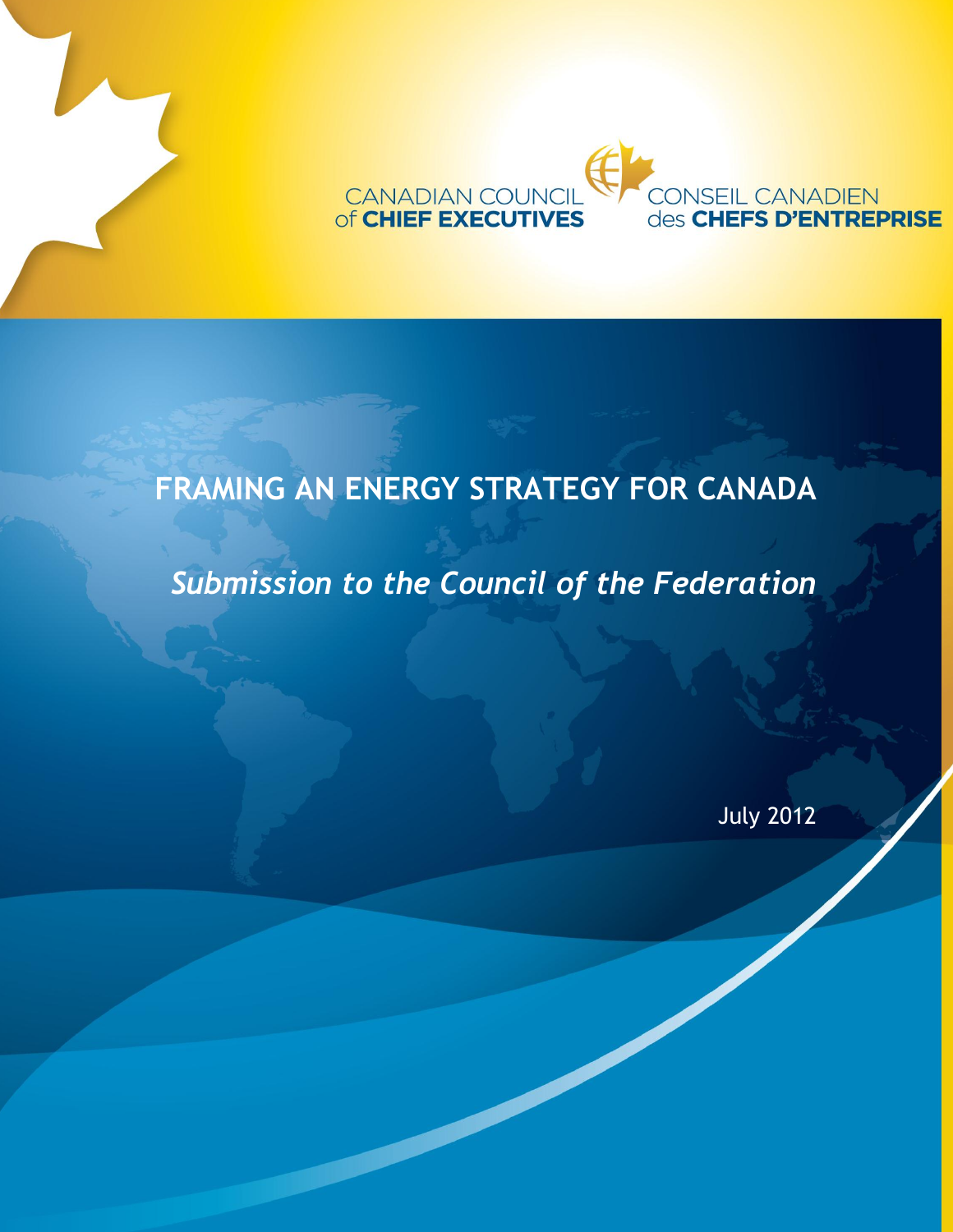#### **At the July 2012 meeting of the Council of the Federation, Canada's Premiers should build on their 2007 statement,** *A Shared Energy Vision for Canada***, <sup>1</sup> and commit to a broad vision for Canadian energy, as well as agree on a short list of priority items.**

Our view of a Canadian energy strategy begins with a common vision for the country. It would recognize our vast and diverse energy resources as a key enabler of Canadian economic development. It would engage not just those who develop and supply energy, but also the users of all forms of energy across the country – businesses, public institutions, farmers and Canadian consumers.

An encompassing vision is one in which all regions see their energy circumstances and interests adequately reflected. But rather than seeing the wide array of energy assets and sometimes varying regional and sectoral aspirations as an obstacle, we should embrace the opportunity to build regional interests into a coherent whole, thereby strengthening the federation.

The tremendous potential of our energy assets also provides an opportunity and a responsibility to develop a vision of Canada as a leader in the development of sustainable energy for the longer term. This includes not only the ability to tap into a wider array of affordable energy for domestic use, but also a greater role in developing and deploying innovative technologies that can enhance access around the globe to cleaner energy sources and environmentally advanced solutions.

#### *In turning that vision into an effective strategy for the country, we envisage 10 key elements:*

# **1. Enhance the Canadian brand**

In an increasingly interconnected world, national brand recognition is important, especially for a middle power such as Canada. The country has an historic opportunity to solidify its reputation as a responsible and reliable supplier of a wide variety of energy to international markets. Critical to this is ensuring that governments, industry and other stakeholders are on the same page when it comes to presenting Canada's strengths to the world.

Part of our reputation has and should continue to stem from Canada's continued adherence to rules- and market-based energy policy, in a world where increasingly energy resources are under state control. In addition,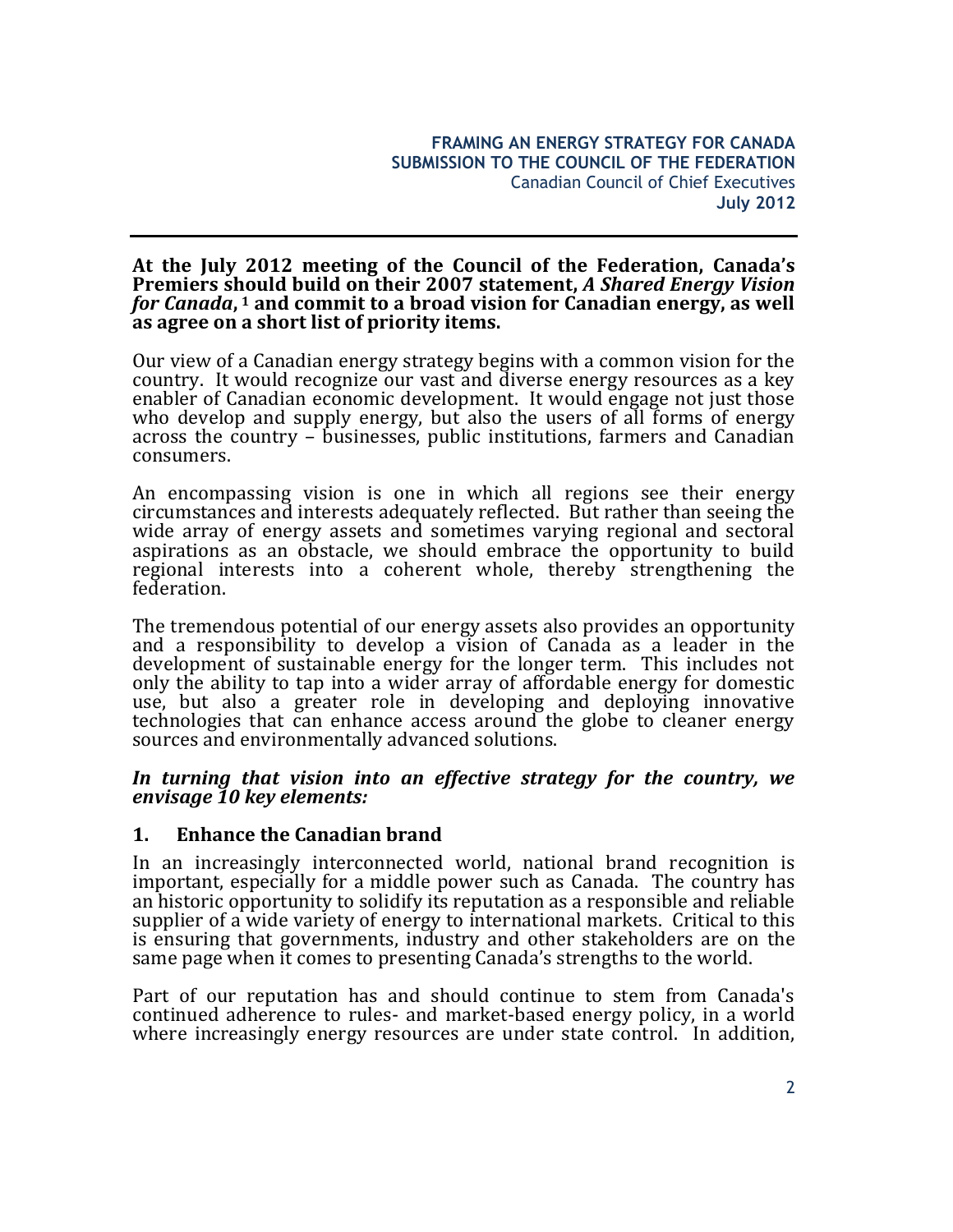our history of welcoming foreign investment, and of maintaining open flows of trade in energy, will continue to serve us well.

There is an important opportunity for our energy industry to become much better identified with a commitment to innovation, as well as for ongoing efforts to improve product performance, efficiency and environmental effectiveness. Canadian enterprises can play a larger role in the development, refinement, adaptation and dissemination of leading-edge technologies, and be growing suppliers of products, know-how and related services to firms and markets around the world.

We also need to ensure that the country's environmental policies are viewed outside our borders as effective and of a high standard. In particular, given the world wide attention to the risks of climate change, we need national alignment on an effective carbon management regime that reflects Canada's full commitment to long-term greenhouse gas mitigation.

#### **2. Strengthen energy literacy, build a culture of energy conservation and facilitate informed consumer choice**

In a major policy paper last year, the Council outlined its views with respect to the importance of engaging all Canadians in much greater efforts to conserve energy2. We must use existing and future energy supplies as efficiently as possible, embracing the maxim that the cheapest form of energy is the unit that is not used. Better conservation practices will help to insulate Canadians from volatile energy prices, reduce costs for public institutions such as schools and hospitals, and improve the international competitiveness of Canadian companies.

More efficient energy use would bring other benefits to society as well. Reduced use of carbon-based fuels would make urban air more breathable. Smart transportation choices would diminish traffic congestion and improve workplace productivity. And better urban design would make cities more livable and help Canadians achieve a better work-life balance.

Key to realizing these benefits is fostering a much higher degree of energy literacy among Canadians. And here the provinces have many of the key tools. In particular, Premiers should give direction to their energy and education ministers to establish a national energy literacy program. Working with industry and public-spirited groups, they can reinforce best practices and build on leading-edge programs on conservation and efficiency.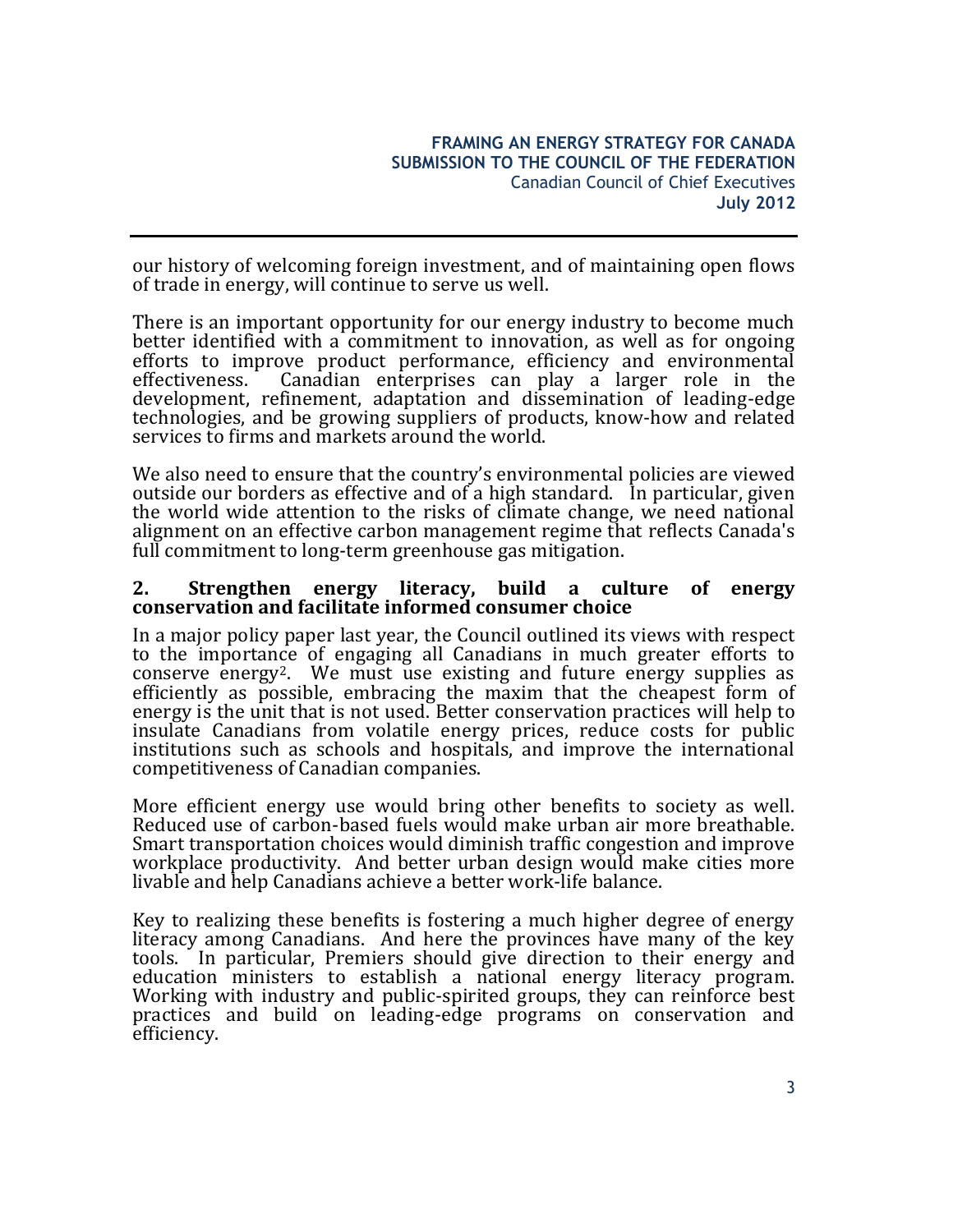Provinces also should work with the federal government to lead a rational and informed debate on Canada's energy choices. Canadians need to understand that all energy choices have impacts, and it is about making appropriate choices with knowledge of the facts and fair consideration of effective means to limit potential negative impacts. This is the best means to ensure Canadians have access to smart energy choices, affordable prices and reliable energy services. The broader Canadian public also needs to understand the benefits of continued diversification of Canada's energy portfolio, allowing us to respond in a timely and effective manner to changing economic and technological developments.

Above all, governments should resist the temptation to shield consumers from the true cost of energy. Prices tend to influence individuals' behaviour in a way that public exhortation and appeals to the greater good do not. Canadians – as business owners, farmers, building managers and individual consumers – need to see the everyday cost of inefficient use of energy and be motivated to change their energy consumption patterns and investment decisions.

# **3. Build greater North American energy self-sufficiency**

Like Canada, the rest of North America is blessed with an abundance of energy resources, both fossil fuels and some of the best renewable resources in the world. Recent discoveries of additional oil and gas resources, the development of new production technologies, improvements in the costeffectiveness of renewables and an ongoing commitment to energy efficiency have meant that there is potential for Canada, the United States and Mexico working together to be much more self-sufficient in energy. Lessening dependence on foreign sources of energy not only bolsters energy security and economic prosperity, it also will make us less reliant on unstable and unfriendly regimes and less susceptible to price volatility. And strengthening continental energy relationships will create tremendous spinoff benefits for North American firms in manufacturing, materials, financial services and technology application.

A priority should be the strengthening of cross-border energy infrastructure, including expansion of pipelines, distribution systems and smart electricity grids. To that end, approval processes need to be streamlined to make them more predictable and timely. There also are opportunities to expand on current technology cooperation arrangements between countries, aimed particularly at increased energy efficiency, the expanded use of lowercarbon energy and reducing environmental impacts from energy production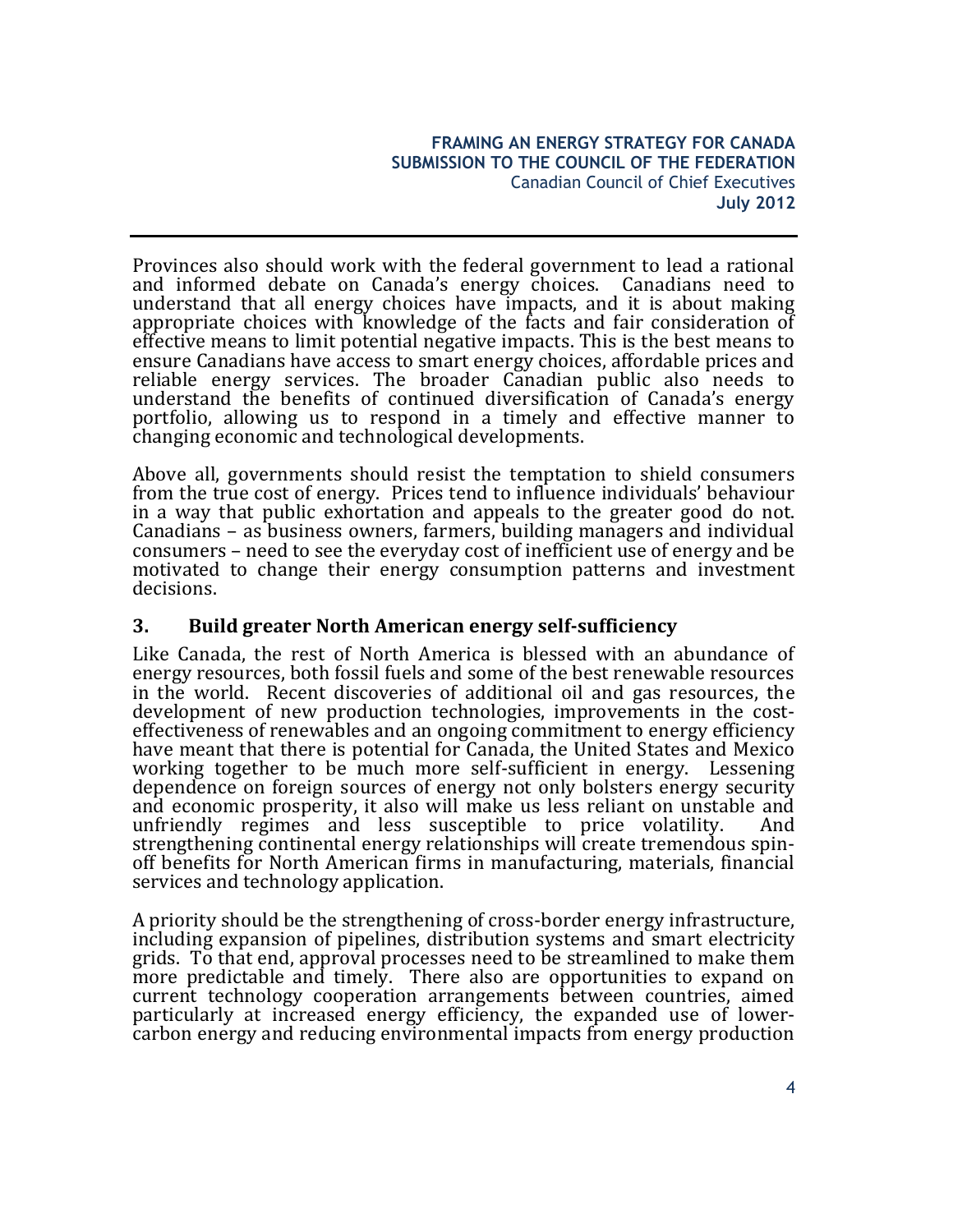and consumption. Examples of the latter include carbon capture and storage, biofuels and alternative energy, and advanced vehicles.

There also is much greater opportunity for continental regulatory coherence across energy and environmental domains, especially given highly integrated supply chains. The Regulatory Cooperation Council is an The Regulatory Cooperation Council is an important step but Canada should be doing more to ensure regulatory standards do not impede continental efforts to build a cleaner energy mix.

One important area for further coordination involves climate change and carbon policy. We already have seen the logic of setting standards for vehicles, fuels and appliances on a North American basis. Similarly, we need to ensure that energy-intensive and trade-exposed industry sectors in Canada do not face GHG compliance costs that are disproportionate relative to their competitors to the south.

Even within our borders, we need to be constantly attuned to the opportunity to further diversify supply to our domestic energy markets. It is encouraging to see Canadian companies exploring the potential to bring more Western Canadian crude to Eastern Canadian markets. More fundamentally, we should be taking better advantage of the country's incredibly diverse array of energy resources, which include oil and gas, coal, uranium/nuclear, hydro, biofuels, wind, solar, geothermal and tidal power. Finding economic ways to expand our supply of the full range of domestic energy resources will further enhance their economic benefit to the country, while supporting competitive Canadian industries and well-paying jobs.

# **4. Diversify energy markets**

Canada has achieved enormous economic benefits from our close proximity to the most dynamic economy in the world, bolstered by enhanced trade agreements and the development of tightly integrated supply chains. Nowhere has that advantage been more obvious than with respect to energy, which is now our most valuable export to the United States.

Recent events have demonstrated, however, that overreliance on a single market can have disadvantages. Excess supply and bottlenecks in the US midwest pipeline system mean that oil from Western Canada trades at a discount as high as \$30 compared to world prices. The "shale gas revolution" has greatly increased continental supply and natural gas prices have fallen to near \$2 per mcf in North America, compared to prices in Europe and Asia that recently have been three to six times higher.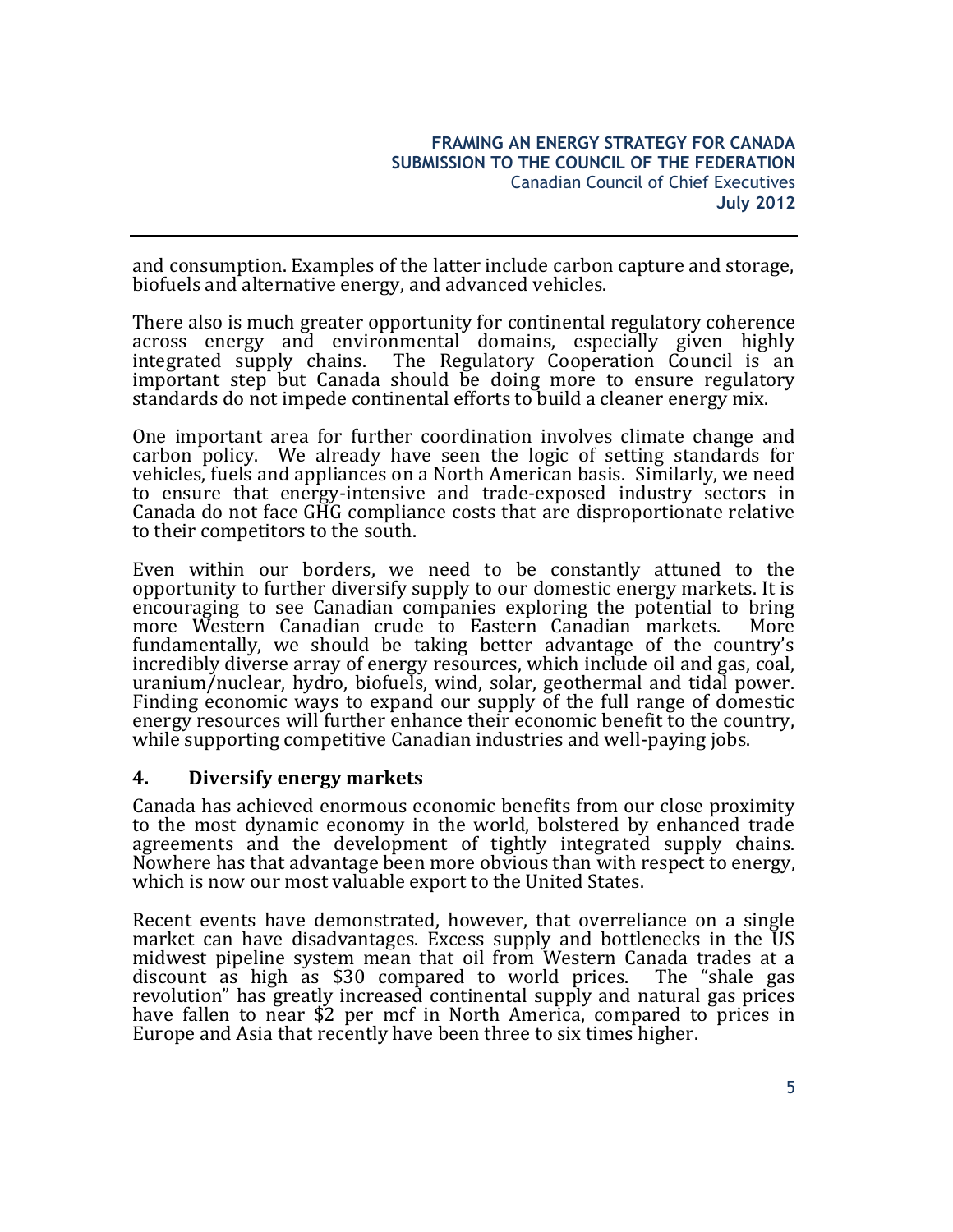Canada's most important new export market is in Asia, where fast-growing economies and the people's desire for access to modern energy services and rising standards of living are fueling demand for the kinds of energy that Canada has in abundance. Energy can be an important lever in the Canada-Asia relationship, helping us to achieve our economic and diplomatic goals in the region.

At the same time, many other countries are recognizing this tilt toward Asia in terms of global economic and geopolitical importance. And other energy exporting nations are eager to compete to take advantage of Asia's energy appetite. This reinforces the need to develop sound infrastructure and efficient regulatory processes to demonstrate to foreign markets that we can be a reliable supplier of energy.

# **5. Invest in sound energy infrastructure**

Recent estimates suggest as much as \$300 billion of investment will be needed in Canada over the next two decades to sustain and strengthen energy infrastructure. Much of the existing infrastructure is in need of refurbishment/upgrading, but also new transmission systems and pipelines will be required to enhance regional interconnections and expand export opportunities.

In particular, Premiers should focus on greater regional cooperation to enable infrastructure solutions that take advantage of regional energy assets and meet the specific needs of their populations. Through improving reliability and expanding access to a broader array of both traditional and renewable energy, governments should seek to ensure affordable energy for consumers and a stronger competitive position for Canadian industry.

Investments in infrastructure also are essential to enable Canada to access new markets for its energy products. Both the federal and affected provincial governments should work together with industry to examine the potential for multiple energy corridors to the Pacific, in the interests of expanding exports to growing Asian markets.

# **6. Create a Canadian energy technology advantage**

Growing world energy demand brings not only the opportunity for expanding our share of bulk energy exports. Cleaner technologies related to energy, as well as related services and expertise, will be in high demand as growing populations in many parts of the world seek modern energy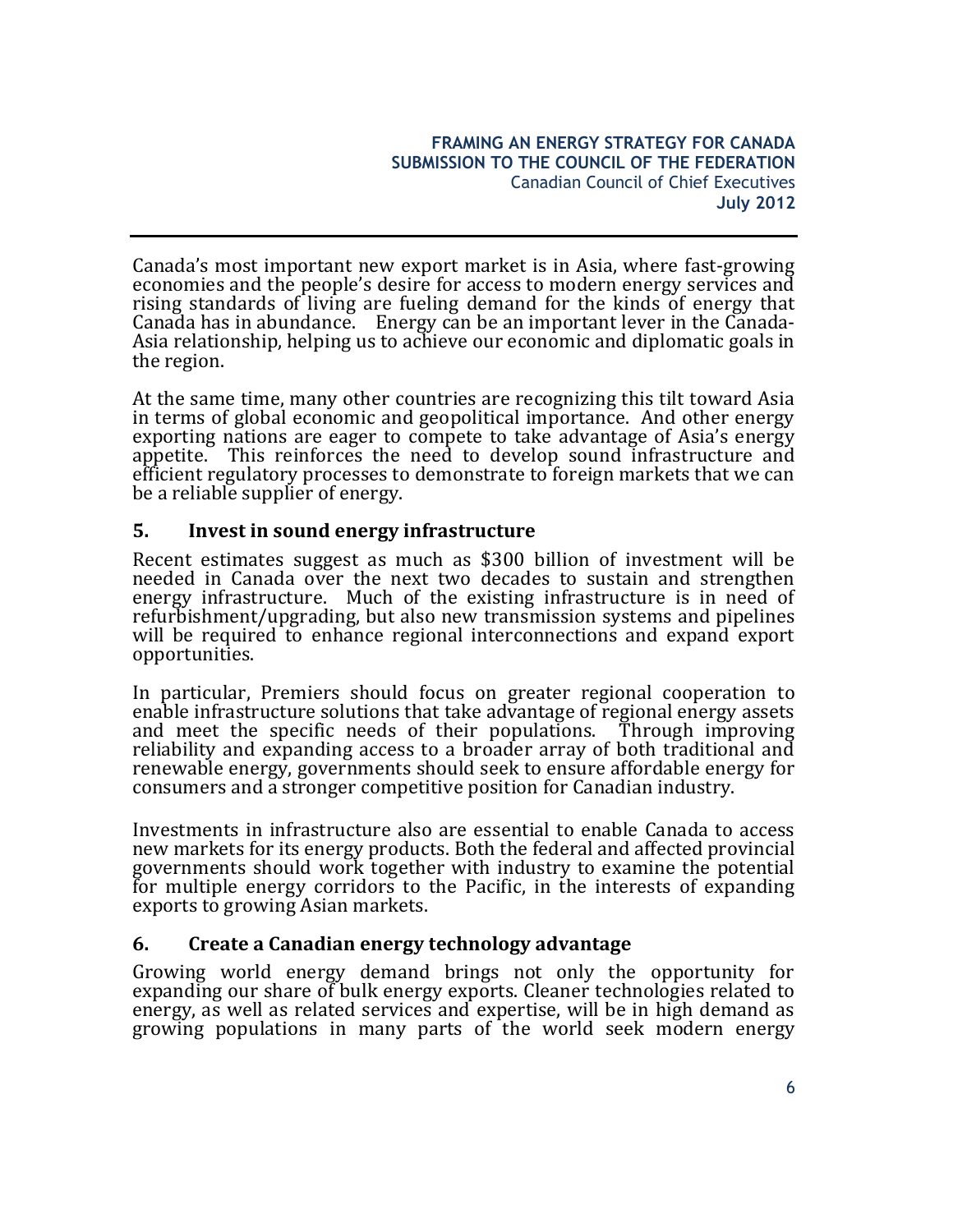services with lower environmental and social impact. The competition to provide next-generation technologies is already proving to be fierce, and Canada cannot be left out of the game. As a country, we strive to develop the most supportive public policy framework to spur development and deployment of sounder energy technologies.

The Canadian energy industry already is working with governments, researchers and other partners on next-generation technology development. But more needs to be done to foster effective collaboration among the private sector, governments and academia, and to ensure non-private sector research fits the needs of Canadian companies.

Clearly, not all of the innovation will happen in Canada, but there is more to be done in establishing cutting-edge laboratories and formulating practical policies that support expanded private sector R&D. One critical issue, not unique to the energy sphere, is how to get beyond the development and demonstration of advanced technologies to full-scale commercialization. There also is a need to think about infrastructure that could support advanced transportation technologies – such as biofuels, natural gas and hydrogen – as well as the potential to create a Canadian advantage in the growing field of energy storage technology.

The energy industry also needs to upgrade its commitment to research and development of energy technologies. One promising initiative is the launch of the Canadian Oil Sands Innovation Alliance (COSIA), a consortium of 12 leading companies engaged in oil sands development. COSIA will pool industry efforts toward technology development and deployment aimed at developing solutions to the industry's most pressing environmental challenges. Efforts of this sort are critical, since they will help solidify Canada's reputation as a developer of sustainable energy solutions, but also because innovation inside the energy industry can spur new levels of innovation outside it.

# **7. Ensure efficient regulatory processes**

The World Economic Forum has identified "inefficient government bureaucracy" as one of the key impediments to doing business in Canada. Our federal system can sometimes compound our disadvantage, which is why we need to set a goal of an innovative, modern and reformed regulatory system that is a comparative advantage for Canada. When it comes to the approval process for major energy projects, an inefficient regulatory system can easily frustrate efforts to enhance Canadian prosperity, as well as limit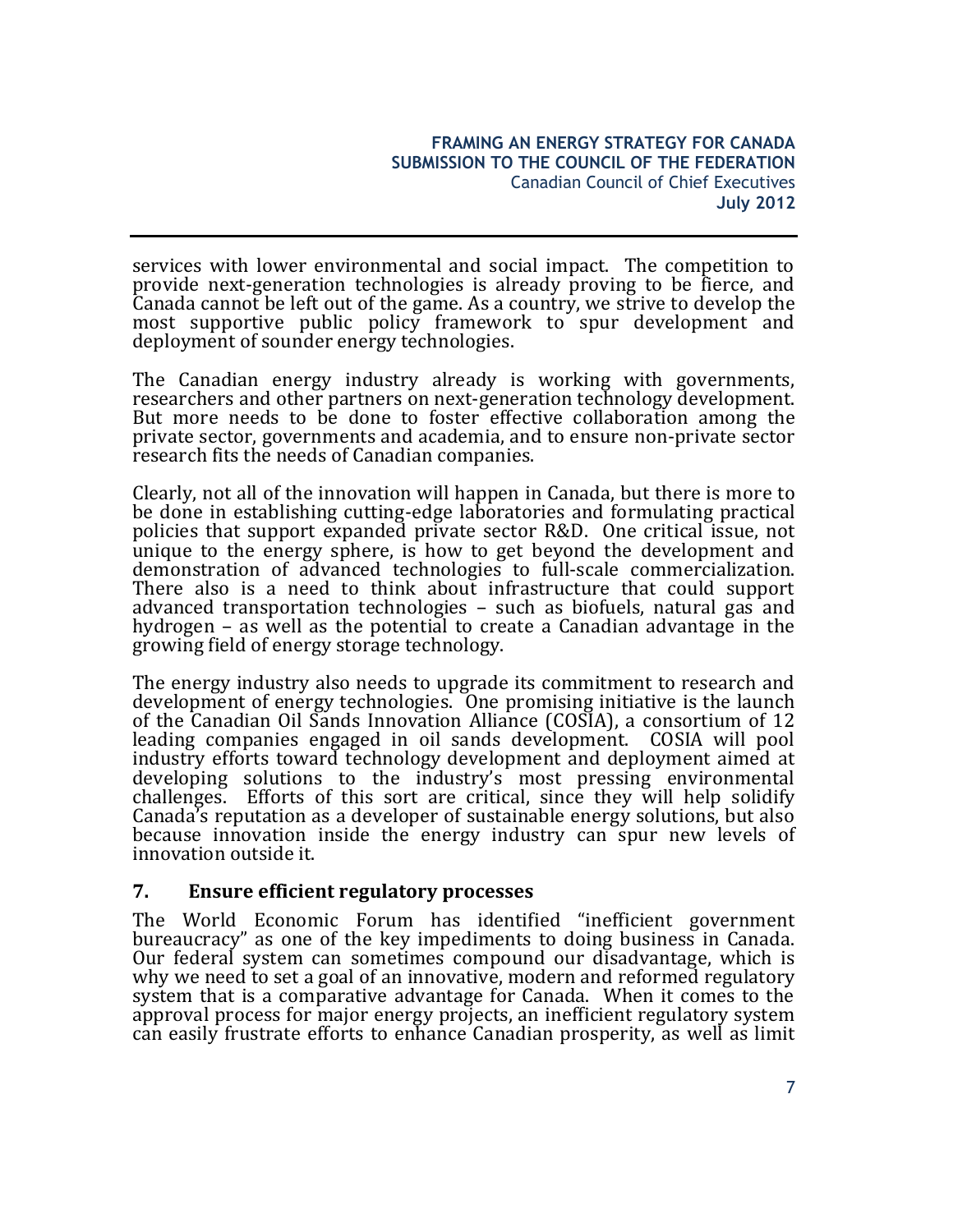Canadians' access to sounder energy choices and affordable energy with lower environmental impact.

The federal government's announcement of its "Responsible Resource Development" initiative is a significant step towards the reform that has been promised for several years by both levels of government. It has a number of important elements:

- Establishing appropriate timelines for decision-making to increase timeliness and predictability;
- Clarifying responsibility among the myriad federal departments and centralizing and simplifying the decision-making process;
- Specifying the types of major projects that require formal federal assessment and those for which an equivalent provincial process can be substituted.
- Clarifying what issues are for assessment by the appropriate regulatory body with respect to the individual project, and what issues are the prerogative of government as the key decision-maker with respect to the overall public interest.
- Streamlining the intervenor process so that all legitimate points of view can be heard, but avoiding duplication and delays that do not enhance the final decision.

The problem of overlapping departmental responsibilities also is an issue within several provinces. By simplifying and clarifying their own approval processes, provinces and territories can help to realize the long-stated goal of "one project, one review". With its recent reform proposals, the federal government appears willing; now it is time for the provinces and territories to do their part.

For its part, industry should work with governments to ensure regulatory processes related to major energy developments can engage affected stakeholders in an appropriate and effective manner while also making the overall process more timely and predictable.

### **8. Facilitate stronger partnerships with Aboriginal peoples on energy projects**

The opportunities for Canada's First Nations, Inuit, and Métis in broader resource development are obvious if not always fully appreciated. Many of Canada's richest resource and energy assets are found near Aboriginal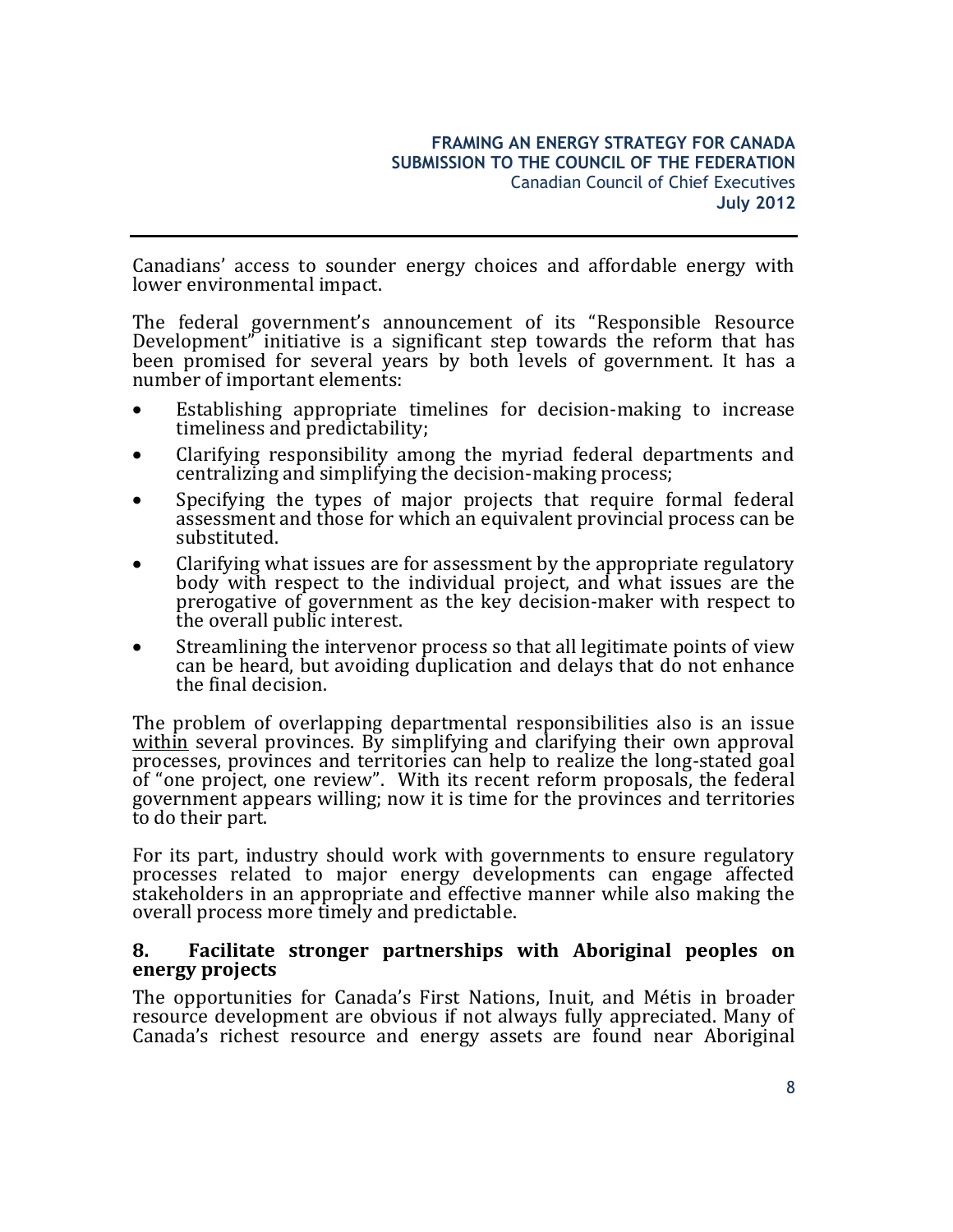communities. This in turn can create spin-off economic benefits, employment opportunities and a better skilled workforce, which contribute to more resilient communities. But Aboriginal communities also have legitimate concerns about major resource expansion, including implications for land claims, the impact on their communities and way of life, as well as on the land, air and water around them.

At one level, this will take a renewed and purposeful commitment from governments and Aboriginal leaders. One priority is to ensure government authorities responsible for education work with the business community and Aboriginal representatives to design a tripartite solution to combating the related problems of underemployment of Aboriginal youth and current labour shortages. This would represent a large step forward in making Aboriginal communities true partners as well as demonstrating a commitment to making the next generation of Aboriginal peoples a national priority.

Addressing the role of Aboriginal communities in energy and resource development begins with early engagement and a true spirit of building stronger relationships. It also requires new thinking on the process, scope and funding of consultation and engagement. There is no one-size-fits-all approach when it comes to the large array of resource development projects and the number of distinctive Aboriginal communities. Yet we can learn from best practices currently being undertaken in some development projects and seek to employ them more broadly as appropriate.

Some Aboriginal communities have entered into Impact and Benefit Agreements (IBAs) with resource companies to secure broader benefits from such projects. A number of approaches have been used, including revenue sharing, minority equity interests and full partnership. As well, a large number of Aboriginal-owned businesses have grown up to service the needs of resource projects in more remote parts of the country.

As more and more companies are discovering, business has a reason to invest in capacity-building in Aboriginal communities. They can help to provide the financial tools and business acumen that can assist these communities in realizing the benefits of economic development, as well as participate in training the Aboriginal work force of the future. Better employment prospects are key, as Aboriginal youth is the fastest growing segment of the Canadian population and yet currently they face chronic underemployment challenges.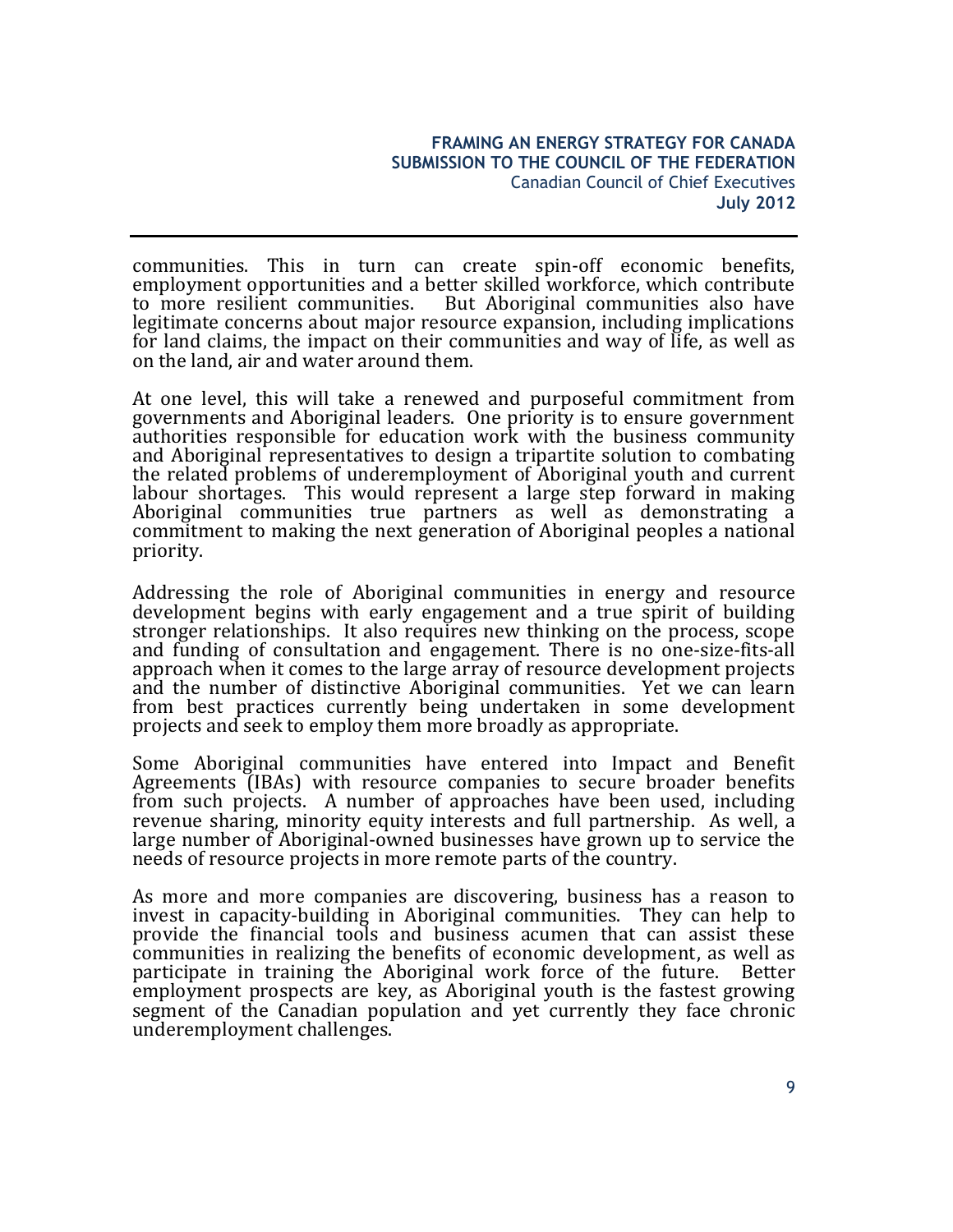# **9. Facilitate a coherent national climate policy**

Discussion of Canada's energy opportunity has to be undertaken with full recognition of the environmental consequences of energy development and use. One clear priority is addressing the risks of climate change. Unfortunately, we are still in a world of conflicting plans and obligations, with multiple plans and objectives among the federal and various provincial/territorial governments.

Alberta, British Columbia and Quebec each have instituted a form of carbon pricing. As well, the federal government currently is developing a series of sector-specific regulations for GHG performance in key industrial sectors. However, these steps do not address the full range of GHG emissions across Canadian society that must be mitigated in order to meet the ambitious targets that many governments have set. As well, they leave firms across the country facing potentially conflicting obligations. We believe that provincial and territorial governments should take the lead in bringing more coherence to climate policy across the country. Otherwise, we risk poor citizen engagement and wasted resources, not to mention hobbling Canadian firms at the very time they need to be investing in the innovative technologies that are key to long-term and sustainable reductions in greenhouse gas emissions.

Our recommendations with respect to carbon policy have been outlined in previous statements. <sup>3</sup> Key principles include:

- A clear, nationally consistent carbon price across the economy;
- Start at relatively low levels so as to give time for adjustment and to avoid unnecessary impacts on competitiveness;
- Revenue raised should fund reductions in other taxes, both to assist vulnerable consumers and to support the competitiveness of Canadian industry, as well as a portion devoted to the development of new technologies;
- Revenue distribution should be designed to avoid an undue cost burden on any particular region or sector;
- Transparent costs to Canadians are essential to stimulate smart consumer energy choices.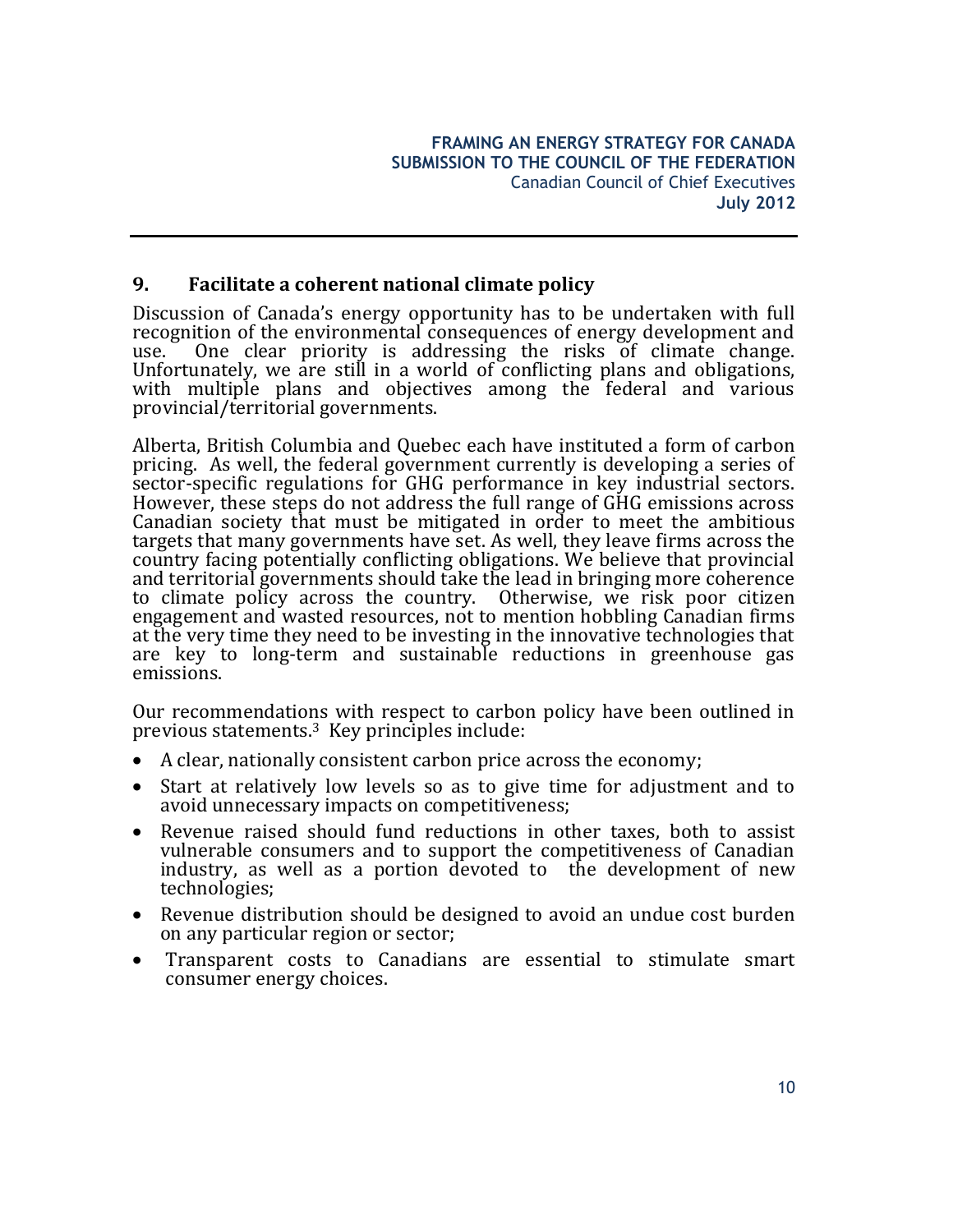# **10. Build an integrated labour force strategy**

One of the greatest threats to Canada's ability to take full advantage of our energy resources is the reality that our current labour force does not have the skills and capabilities that will be needed to turn many of these resources into economic assets. Estimates suggest that the petroleum sector alone is at risk of not meeting 36 percent of its net hiring requirements over the next three years.<sup>4</sup> And it is becoming readily apparent that many skill categories will experience shortages as older workers retire. Nor is this problem unique to the energy sector. Already companies in various sectors are bringing in skilled workers from other countries. Recently proposed changes to the immigration system – the proposed expansion of the temporary foreign workers program and the new emphasis on attracting immigrants with the requisite skills – will help.

These changes are more short-term in nature; the real problem clearly is systemic as it relates to the mismatch between the jobs of the next decade and the educational qualifications of current Canadian graduates. Energy and resource projects depend disproportionately on employees with qualifications in engineering, science, technology and the skilled trades. Yet it has been obvious for some time that the country lacks sufficient numbers of qualified graduates to meet current, let alone future, demand. This ongoing imbalance will not only curtail the country's ability to take full advantage of its resource development potential, it also will limit the ability of many young Canadians to find satisfying and sustainable careers and healthy incomes.

It seems clear that this challenge will require a diversity of solutions, including: improvements to education; better workforce development through apprenticeships and other programs; further immigration reforms (both temporary and permanent); programs to foster worker mobility; and enhanced labour force participation by under-represented groups, The CCCE will be addressing these and other important labour market challenges in a future work program, and will have more detailed recommendations at that time. In the meantime, we urge the provinces, which have primary responsibility for education, to work with the private sector to ensure that educational attainment and job needs of the future are much more closely aligned.